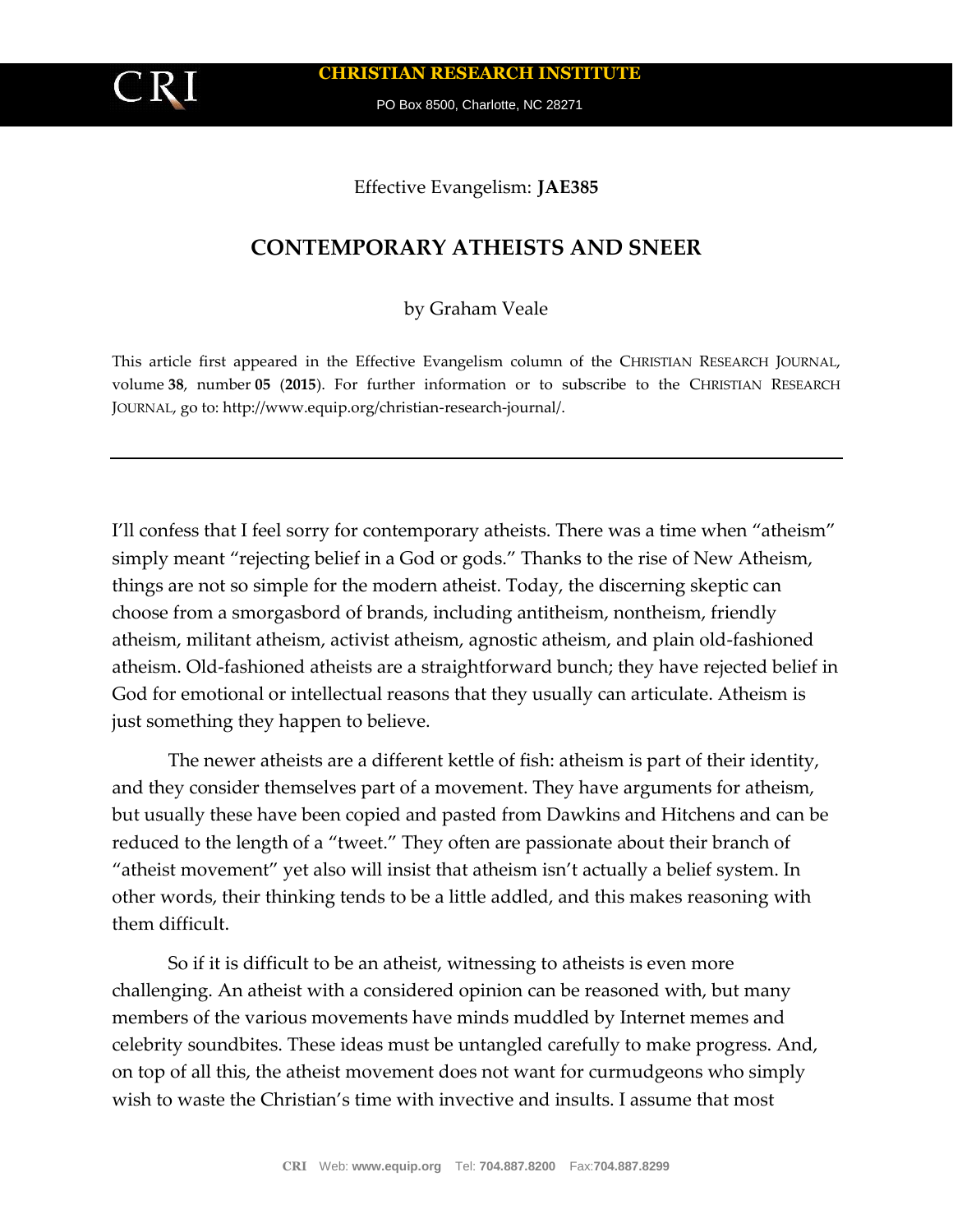readers of the CHRISTIAN RESEARCH JOURNAL are familiar with the best arguments for Christianity. So, in this short article, I will simply point out a method that will help you discern which atheists are open to conversation, and which are deliberately attempting to demoralize and distract you. If an atheist is genuinely open to conversation, no matter how combative that atheist is, I counsel patience and respect. Christians need to play the "long game" when witnessing to their skeptical friends. Don't aim to win arguments; aim to sow seeds of doubt that their atheism is true, and let God give the increase.

**Don't Debate with Chat-bots.** Although face-to-face contact can't be replaced, Facebook, chatrooms, blogs, and Twitter have made it easier to start conversations with atheists. This is a God-given opportunity to reach others, but it is also an opportunity for time-wasters to soak up a Christian's time and energy—some atheists see this as part of their "activism." So how can you tell if your conversation is worthwhile?

I suggest you compare your conversation with "MGonz," the legendary computer who can think. Or, to be more accurate, the computer program that can fool people into thinking that it can think. That's no mean feat: a lot of thought and money has gone into the development of programs that simulate human conversation, or "chatbots." These can be used to advertise goods in chat-rooms or to improve the service provided by automated customer services on websites. So every year, programmers compete to fool judges for the Loebner Prize or for the Chatterbox Challenge.

For a short period of time, a "conversation" with a chatbot can sound very human; but these programs cannot detect nuance or subtlety. Their range of response is limited by their data, so they lack creativity. A chatbot cannot be an attentive listener because no one is paying attention; it cannot elaborate on its insights because it does not have any. Eventually an attentive human interrogator will realize he is being fed a string of automated responses. Indeed, some of the best chatbots will be able to fool an expert for only about five minutes. However, in 1989, MGonz was able to fool a human subject for over an hour. Had MGonz bridged the gap between human and machine? Not at all. MGonz worked on a simple principle: don't respond to a person when you can insult him. Most of MGonz's one-liners are too profane to repeat—but "Ah, type something interesting or shut up," "What sort of idiot types something like that?" and "That's it; I'm not talking to you anymore!" are fairly representative. The program simply pours a torrent of abuse on the unwitting human at the other end of the Internet connection, who desperately defends himself from the insults. Vulgar abuse does not require thoughtfulness; in fact, it does not even require conscious thought.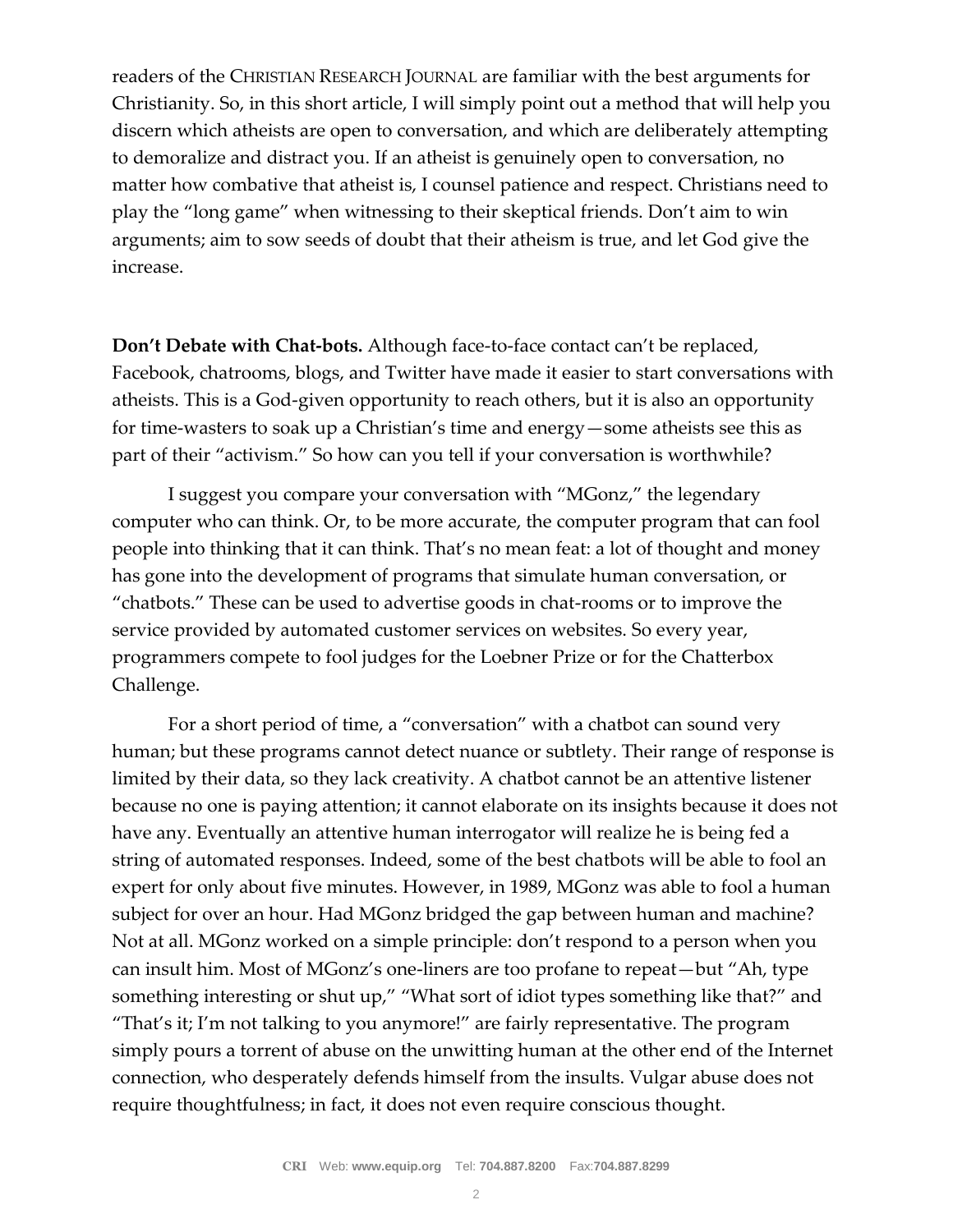MGonz and similar programs don't fool judges during Turing tests, because they cannot respond to requests for elaboration. So why did MGonz fool an innocent user into thinking he was having a discussion with a human? Unfortunately, human beings often act and speak like mindless machines. One person throws out malicious insults while the other desperately tries to save his pride. Neither listens to the other, neither learns anything of value, and no meaningful communication occurs.

So here is advice for anyone engaged in any discussion, online or face-to-face: run an MGonz test. Check to see if your conversation partner is ignoring all your points and is merely hurling personal abuse. If he or she is simply dreaming up another ad hominem, you might as well be talking to a chatbot. Such conversations are not merely a puerile waste of time. They are profoundly dehumanizing and damaging.

When next you are subjected to an "argument" that feels like it's strayed from a *South Park* script, point out that your conversation partner is acting like a chat-bot, and then directly question why he feels the need to confront you with abuse and mockery. Try to penetrate his motives. What is it about your faith that offends him so very much? What merits such ill-considered ridicule? The answers may generate a more productive discussion. But if that gets you nowhere, you may prayerfully and carefully have to consider shutting the conversation down. Don't be afraid to choose this option; you might shame your friend into changing his behavior.

**Fight Like a Farmer.** One of the more appealing images in the Bible is that of the Christian soldier, fully equipped with the armor of God. Spiritual combat sounds like a thrilling and ennobling calling—largely because it is. But Scripture is not suggesting that we become competitive, brawling debaters who treat every conversation with a skeptic as a "power encounter" between the zeitgeist and the Spirit of God. The Christian is like a soldier in many ways; but we are also farmers called to sow God's Word and nurture His flock.

The imagery is not incompatible; every farmer is fighting a long, hard battle with his fields. Soil has to be broken down, weeds removed, borders established, and pests eradicated so that seed and animals can grow. And the farmer cannot win his war without patience, endurance, and wisdom. It is in the good farmer's nature to nurture what he plants and to trust providence; he can sow and reap, but God gives the increase.

I think the public debates of William Lane Craig, John Lennox, and other Christian apologists are helpful because they provide a neutral, nonthreatening environment for skeptics to hear the gospel and to hear some of their objections aired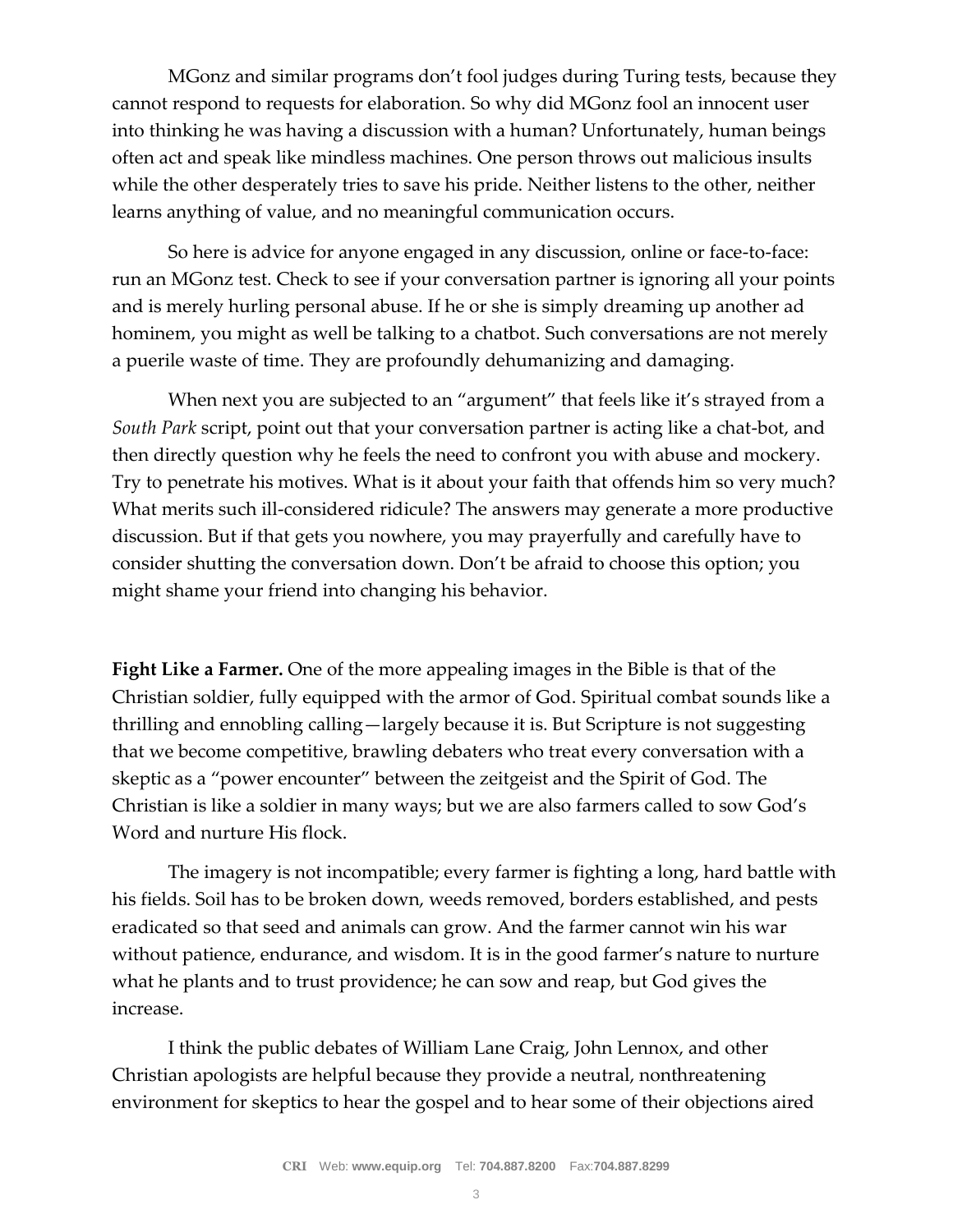and answered. And, when we can, we must defend our faith from public challenges before the watching world.

But I worry that some Christians see debates as a model for all our evangelism with atheists. Some young believers think their work is done when they have "defeated" every objection their atheist friends can muster.

If you win a debate, you have proven you are good at debates. But this is a far cry from changing another person's mind. So when you are talking to skeptics, have the patience and foresight of a farmer. Don't try to prove the intellectual superiority of your worldview with dazzling arguments or razor-sharp proofs. Patiently and prayerfully plant seeds of doubt in the skeptic's mind.

**Question Skepticism.** Sow seeds of doubt by asking questions that atheism cannot answer. If the atheist contends that science can explain the world, ask, Why do we live in a world that can be described by science? Why does nature obey laws? Why can those laws be comprehended by our minds? If the atheist condemns the wickedness of religions, ask, Who can say what is wicked if there is no "God's-eye view" of reality? Surely everyone is rationally entitled to her own point of view in a God-less universe. If a community makes and defends its own brand of righteousness, who is to say they are *truly* wrong?

If the atheist complains that the injustices of the world are too terrible to tell, point out that we must then choose between despair and hope. So who has more reason for despair: the Christian or the atheist? And remind your friend that we seek more than the absence of suffering. We deeply desire significance, purpose, and worth. Who has more: the atheist, who creates his own meaning; or the disciple, who finds his life in Christ?

**Nurture Trust.** Most intellectual objections to the Christian faith are driven by the heart and not the head. Some atheists are bitter because a church has not responded to their needs or even attempted to answer their doubts. Others are disillusioned and jaded by a world that rarely repays kindness. So simply taking the time to respond to a skeptic is a mark of respect that may count for more than the most convincing proof. Don't treat a skeptic as a "project" to be won over to your way of thinking, or as an opponent to be defeated in a battle of wits. Simply be her friend because it is good to be a friend; then share the gospel because that is the sort of person you are.

So have the patience of a farmer, and trust the Good Shepherd. For it is not apologists, but God, who ultimately convinces lost hearts and minds. *—Graham Veale*